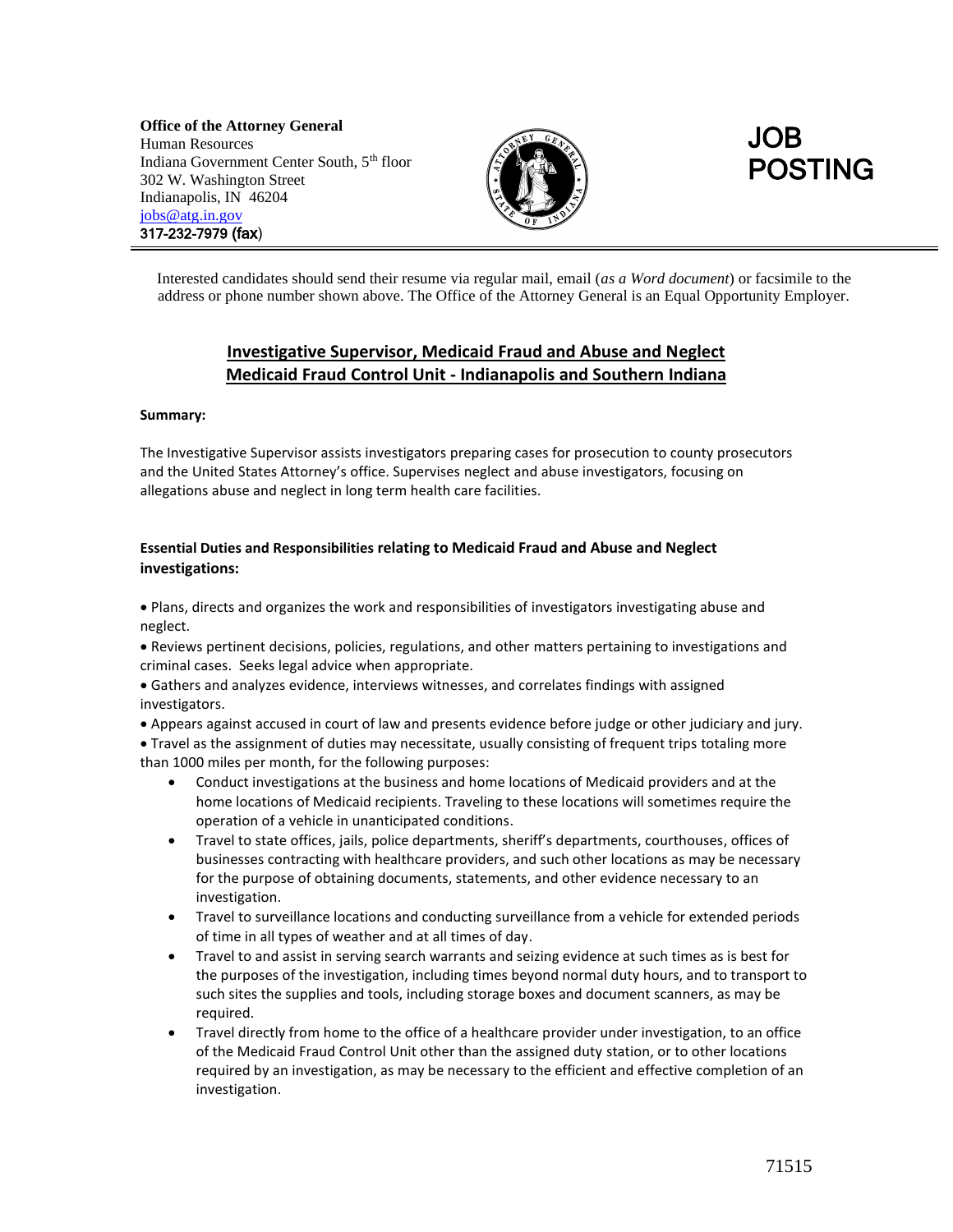# **Competency**

To perform the job successfully, an individual should demonstrate the following competencies:

• Analytical – Synthesizes complex or diverse information: Collects and researches data.

• Problem Solving – Identifies and resolves problems in a timely manner; Gathers and analyzes information skillfully.

• Project Management – Develops project plans; Coordinates projects; Completes projects on time and within budget.

• Technical Skills – Assesses own strengths and weaknesses; Pursues training and development opportunities; Strives to continuously build knowledge and skills; Shares expertise with others.

• Customer Service – Maintains an objective of service to the agencies constituting the unit's "customers". Responds promptly to customer needs; Solicits customer feedback to improve service; Responds to requests for service and assistance; Meets commitments.

• Interpersonal – Focuses on solving conflict, not blaming; Maintains confidentiality.

• Oral Communication – Speaks clearly and persuasively in positive or negative situations; Listens and gets clarification; Responds well to questions; Demonstrates group presentation skills; Participates in and leads meetings.

• Team Work – Balances team and individual responsibilities; Exhibits objectivity and openness to others' views; Gives and welcomes feedback; Contributes to building a positive team spirit; Puts success of team above own interests; Able to build morale and group commitments to goals and objectives; Supports everyone's efforts to succeed; Recognizes accomplishments of other team members.

• Written Communication – Writes clearly and informatively; Presents numerical data effectively; Able to interpret written information.

• Delegation – Delegates work assignments; Matches the responsibility to the person; Gives authority to work independently; Sets expectations and monitors delegated activities; Provides recognition for results.

• Leadership – Exhibits confidence in self and others; Inspires and motivates others to perform well; Effectively influences actions and opinions of others; Inspires respect and trust; Accepts feedback from others; Provides vision and inspiration to peers and subordinates; Gives appropriate recognition to others; Displays passion and optimism; Mobilizes others to fulfill the vision.

• Managing People – Includes staff in planning, decision-making, facilitating and process improvement; Takes responsibility for subordinates' activities; Makes self available to staff; Provides regular performance feedback; Develops subordinates; skills and encourages growth;

Solicits and applies customer feedback (internal and external); Fosters quality focus in others; Improves processes, products and services; Continually works to improve supervisory skills.

• Quality Management – Looks for ways to improve and promote quality; Demonstrates accuracy and thoroughness.

• Cost Consciousness – Works within approved budget; Develops and implements cost saving measures; Contributes to profits and revenue; Conserves organizational resources.

• Diversity – Demonstrates knowledge of EEO policy; Shows respect and sensitivity for cultural differences; Educates others on the value of diversity; Promotes a harassment-free environment; Builds a diverse workforce.

• Ethics – Treats people with respect; Keeps commitments; Inspires the trust of others; Works with integrity and ethically; Upholds organizational values.

• Organizational Support – Follows policies and procedures; Completes administrative tasks correctly and on time; Supports organization's goals and values; Benefits organization through outside activities; Supports affirmative action and respects diversity.

• Dependability – Follows instructions, responds to management direction; Takes responsibility for own actions; Keeps commitments; Commits to long hours of work when necessary to reach goals; Completes tasks on time or notifies appropriate person with an alternate plan.

• Judgment – Displays willingness to make decisions; Exhibits sound and competent judgment; Supports and explains reasoning for decisions; Includes appropriate people in decision-making process; Makes timely decisions.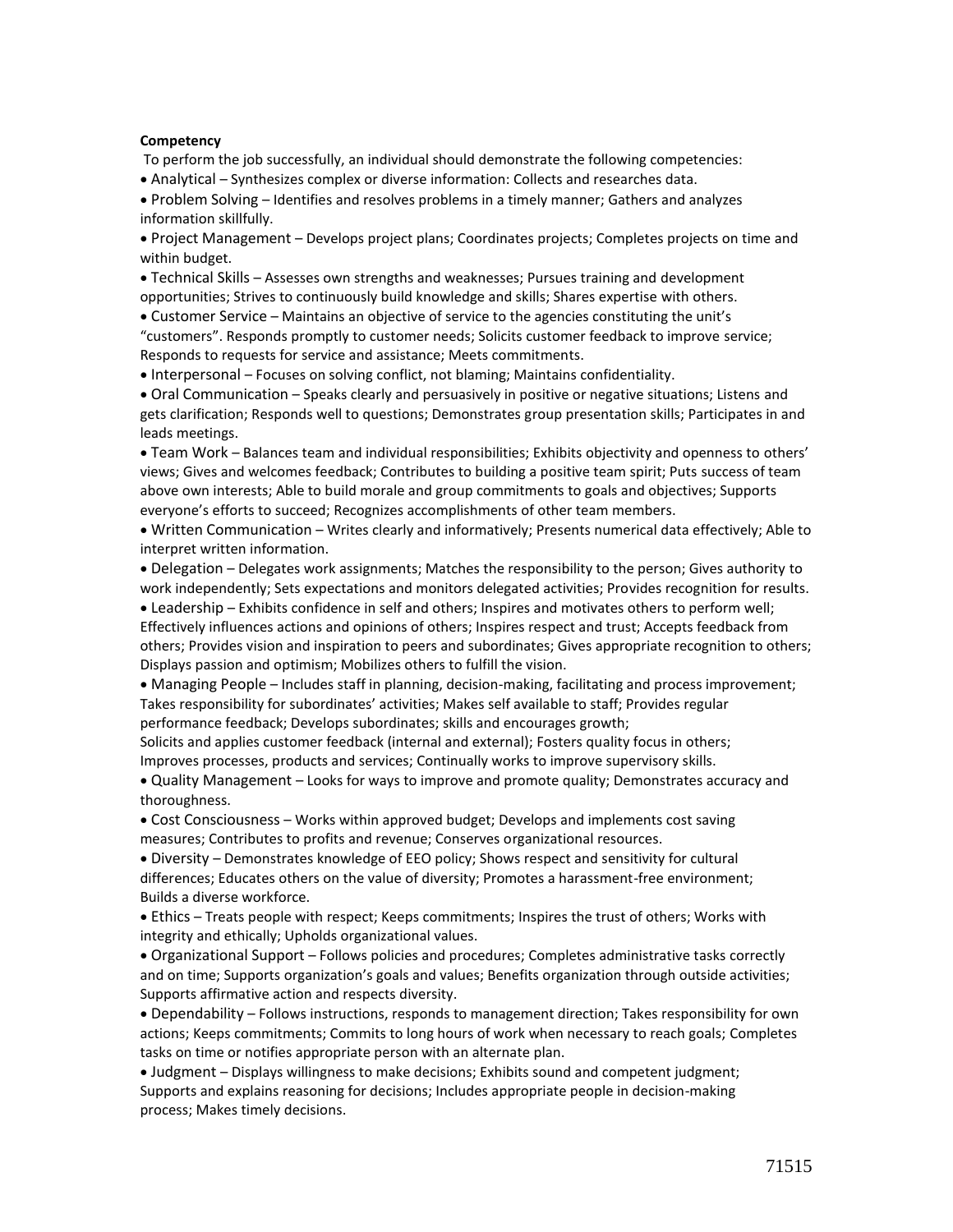• Motivation – Sets and achieves challenging goals; Demonstrates persistence and overcomes obstacles; Measures self against standard of excellence; Takes calculated risks to accomplish goals.

• Planning/Organizing – Prioritizes and plans work activities; Uses time efficiently; Plans for additional resources; Sets goals and objectives; Organizes or schedules other people and their tasks; Develops realistic action plans.

• Professionalism – Approaches others in tactful manner; Reacts well under pressure; Treats others with respect and consideration regardless of their status or position; Accepts responsibility for own actions; Follows through on commitments.

• Quality – Demonstrates accuracy and thoroughness; Looks for ways to improve and promote quality; Applies feedback to improve performance; Monitors own work to ensure quality.

• Quantity – Meets productivity standards; Completes work in a timely manner; Strives to increase productivity; Works quickly.

• Safety and Security – Observes safety and security procedures; Determines appropriate action beyond guidelines; Reports potentially unsafe conditions; Uses equipment and materials properly.

## **Qualifications**

To perform this job successfully, an individual must be able to perform each essential duty satisfactorily. The requirements listed below are representative of the knowledge, skill, and/or ability required. Reasonable accommodations may be made to enable individuals with disabilities to perform the essential functions.

• Education/Experience – B.A. or requisite experience. (MFCU experience applicable)

• Language Ability – Ability to read, analyze, and interpret the most complex documents. Ability to respond effectively to most sensitive inquiries or complaints. Ability to write speeches and articles using original or innovative techniques or style. Ability to make effective and persuasive speeches and presentations on controversial or complex topics to top management.

• Math Ability – Ability to work with mathematical concepts such as probability and statistical inference. Ability to apply concepts such as fractions, percentages, ratios, and proportions to practical situations.

• Reasoning Ability – Ability to apply principles of logical or scientific thinking to a wide range of intellectual and practical problems. Ability to deal with nonverbal symbolism (formulas, scientific equations, graphs, musical notes, etc.) in its most difficult phases. Ability to deal with a variety of abstract and concrete variables.

• Computer Skills – To perform this job successfully, an individual should have knowledge of Word Processing software; Spreadsheet software; Accounting software; Human Resource systems and Project Management software.

### **Supervisory Responsibilities**

Directly supervises team employees in either a regional or main office. Carries out supervisory responsibilities in accordance with the organization's policies and applicable laws. Responsibilities include interviewing, hiring, and training employees; planning, assigning, and directing work; appraising performance; rewarding and disciplining employees; addressing complaints and resolving problems. Positions supervised may include senior and junior auditors and investigators, and/or paralegals, investigative clerks, and administrative assistants. Other duties as assigned by superiors.

#### **Work Environment**

The work environment characteristics described here are representative of those an employee encounters while performing the essential functions of this job. Reasonable accommodations may be made to enable individuals with disabilities to perform the essential functions. The noise level in the work environment is usually quiet.

### **Physical Demands**

The physical demands described here are representative of those that must be met by an employee to successfully perform the essential functions of this job. Reasonable accommodations may be made to